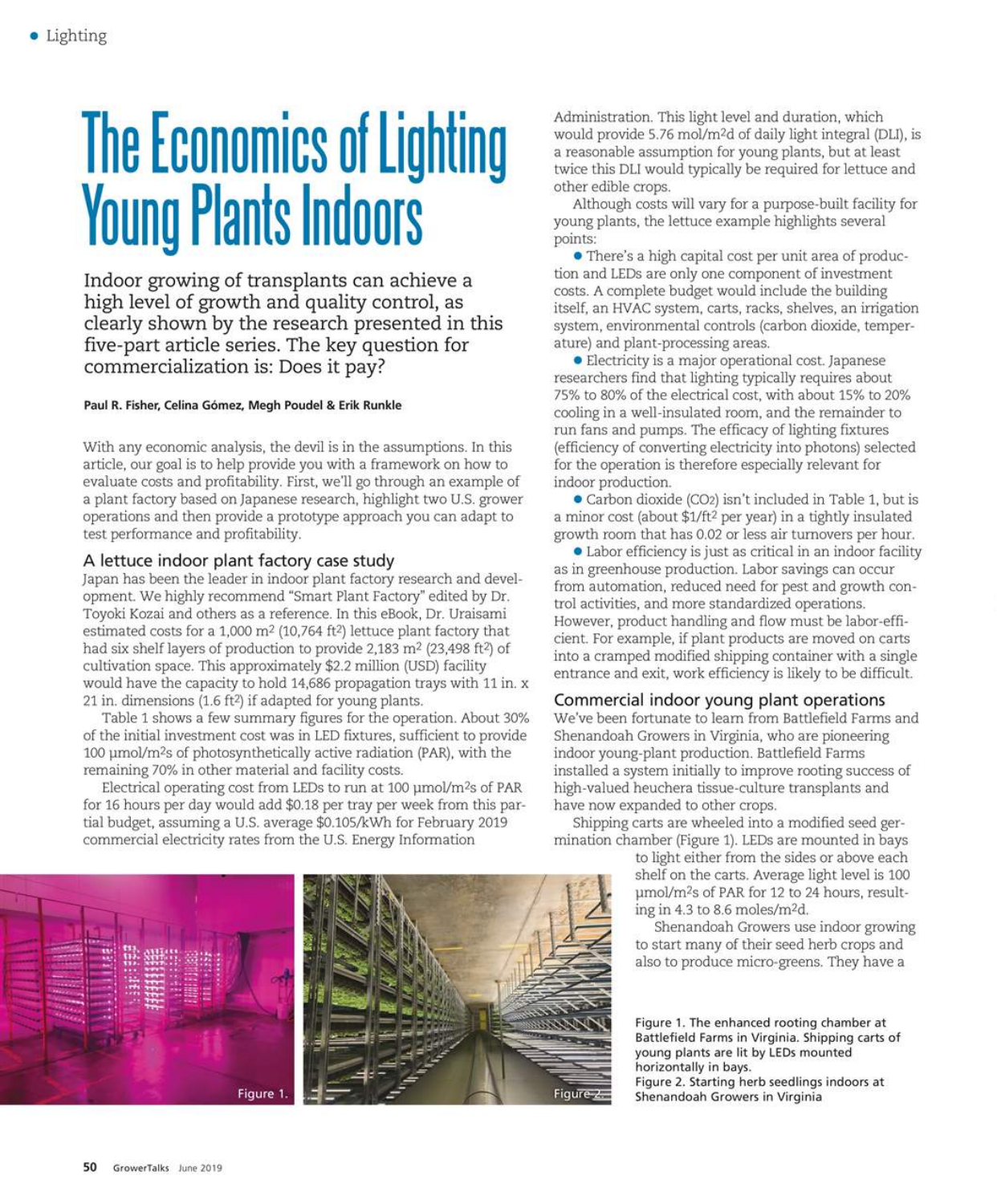purpose-built facility, including automated subirrigation. (You can see an excellent video about the operation at www.youtube.com/watch?v =DTFWSOca080.)

# Applying these concepts to a prototype for testing

Based on these large-scale commercial designs (Figures 1 and 2), at the University of Florida we're taking a prototype approach (Table 2). A single shipping cart is being modified for placement in a temperature-controlled room such as a germination chamber.

We've purchased a shipping cart with 10 solid shelves to be wheeled into a light metal bay structure mounted with LED fixtures similar to Figures 1 and 2. We're evaluating different LED options-for example, a system with three LED strips per shelf consuming a total of 90W, dimmed by 48% to provide 100 µmol/m<sup>2</sup>s. Electrical costs for the LEDs for Table 2 are calculated based on the total wattage (90W x 10 shelves) x the dimmer level (48%) x 16 hours/d x 365 days per year x 50% assumed use/1,000 = 1,261 kWh @ \$0.105/kWh = \$132 per year.

Table 1. Partial cost figures for an indoor lettuce plant factory, adapted from Uraisami (2018) in the "Smart Plant Factory" reference eBook.

|                                            | per $m^2$   per ft <sup>2</sup> |        | per tray area<br>(1.6 ft <sup>2</sup> ) |
|--------------------------------------------|---------------------------------|--------|-----------------------------------------|
| Initial Capital Investment                 | \$1,019                         | \$95   | \$151                                   |
| <b>LED Fixtures</b>                        | \$310                           | \$29   | \$46                                    |
| <b>Other Materials and Facility</b>        | \$709                           | \$66   | \$105                                   |
| Electrical consumption for LEDs (kWh/week) | 10.71                           | 0.99   | 1.59                                    |
| Electrical cost for LEDs @ \$0.105/kWh     | \$1.12                          | \$0.11 | \$0.18                                  |
| Labor cost per week                        | \$1.61                          | \$0.15 | \$0.24                                  |

Table 2. Example figures for a single shipping cart with 10 shelves fitted with LED lights and a fog system. Adapt these values for your own prototype.

Table 2 has conservative (high) cost assumptionswe believe that the investment cost of \$5,517 per cart could be reduced with design improvements and volume discounts. In addition, we assume that the shelves average only 50% full during the year because of seasonality, whereas maximizing capacity would decrease the investment cost per tray. However, Table 2 doesn't include all overhead and capital expenditures needed in a complete vertical farm, such as heating and airconditioning.

Adapt Table 2 for your own design. Alternative technologies are available, such as LEDs mounted on strips and panels. Make sure the LED option you choose has a high fixture efficacy (more than 2.0 µmol/J), is designed for a humid environment and has a suitable spectrum as described earlier in this article series.

Ultrasonic fog can be added to this structure for humidity control. Plants are hand-watered in this prototype (which is the approach at Battlefield Farms), but subirrigation could be added (as used in Shenandoah Growers).

We can divide the annual costs in Table 2 (\$1,494) by the number of trays that can be grown (we assume 60 trays per cart at any one time x 52 weeks/4-week crop time  $x$  50% use = 390 trays per year). That gives  $$1,494/390 = $3.83$  per tray, or \$0.013 per plant if you grow 288 plants per tray. A simple way to interpret Table 2 is that each tray costs approximately \$1 per week (rounding up from \$0.96) to grow indoors.  $\blacktriangleright$ 

| <b>Cost Category</b>                                                           | Capital<br><b>Investment Cost</b> | Annualized<br>Capital Investment<br>Cost (7 years) | <b>Annual Operating</b><br><b>Cost Assuming</b><br>50% Space Use | <b>Total Annual Cost</b><br>(Capital plus<br>Operating) |
|--------------------------------------------------------------------------------|-----------------------------------|----------------------------------------------------|------------------------------------------------------------------|---------------------------------------------------------|
| Cart with 10 shelves and surrounding metal structure                           | \$900                             | \$129                                              |                                                                  | \$129                                                   |
| LED lights (10 @ \$350) and dimmer (1 @ \$120), 90W per shelf                  | \$3,620                           | \$517                                              | \$132                                                            | \$650                                                   |
| Fans (10 @ \$13)                                                               | \$130                             | \$19                                               | \$5                                                              | \$24                                                    |
| Fogger, Humidistat and Dehumidifer                                             | \$365                             | \$52                                               | \$17                                                             | \$69                                                    |
| Electrical, construction labor & other components<br>(10% of investment costs) | \$502                             | \$72                                               |                                                                  | \$72                                                    |
| Maintenance (10% of investment costs)                                          |                                   |                                                    | \$552                                                            | \$552                                                   |
| <b>TOTAL COST</b>                                                              | \$5,517                           | \$788                                              | \$706                                                            | \$1,494                                                 |
| Square footage of shelves per cart                                             |                                   |                                                    |                                                                  | 100                                                     |
| Trays per cart                                                                 |                                   |                                                    |                                                                  | 60                                                      |
| Cost per square foot of shelf space                                            | \$55                              | \$8                                                | \$7                                                              | \$15                                                    |
| Square foot weeks (50% full x 100 ft <sup>2</sup> x 52 weeks)                  |                                   |                                                    |                                                                  | 2,600                                                   |
| Cost per square foot week                                                      |                                   |                                                    |                                                                  | \$0.57                                                  |
| <b>COST PER TRAY PER WEEK</b>                                                  |                                   |                                                    |                                                                  | \$0.96                                                  |
| Typical production cycle (weeks)                                               |                                   |                                                    |                                                                  | 4                                                       |
| <b>COST PER TRAY PER CYCLE</b>                                                 |                                   |                                                    |                                                                  | \$3.83                                                  |
| Plants per tray                                                                |                                   |                                                    |                                                                  | 288                                                     |
| Trays grown per year (50% of capacity)                                         |                                   |                                                    |                                                                  | 390                                                     |
| Plants grown per year (50% of capacity)                                        |                                   |                                                    |                                                                  | 112,320                                                 |
| Cost per plant                                                                 |                                   |                                                    |                                                                  | \$0.013                                                 |